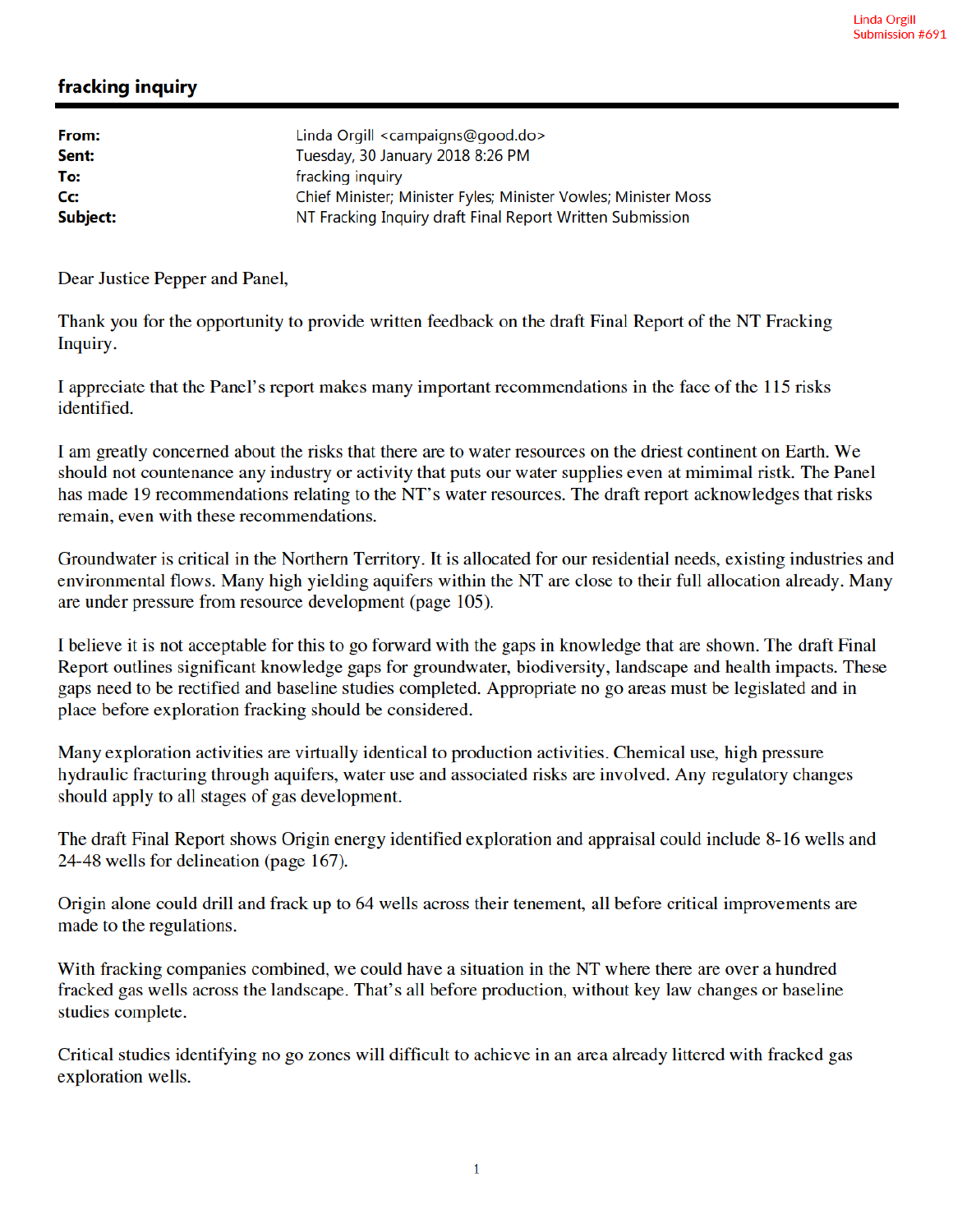I support the swath of new regulations and legislation required to try and protect landholders and water. However, that work needs to happen before the oil and gas industry is permitted to start fracking in the Northern Territory again.

The below critical recommendations must be improved and work completed BEFORE EXPLORATION fracking takes place.

Recommendation 5.1 (Enforceable code of practice for abandonment of onshore gas wells)

Recommendation 5.6 (Wastewater management framework)

Recommendation 7.1 (Water Act amended for shale extraction licence and payment for water)

Recommendation 7.4 (Strategic regional environmental and baseline assessment (SREBA), including a regional groundwater model, be developed and undertaken)

Recommendation 8.4 (Fire management plan and 10 year baseline assessment)

Recommendation 9.2 (Code of practice be developed and implemented for monitoring, detection and reporting of methane emissions)

Recommendation 10.1 (Human Health Risk Assessment prepared and approved)

Recommendation 12.11 (Social impact management plan) This recommendation should also be extended to allow for the legal right to say 'no' to fracking.

Recommendation 14.1 (Design and implement a full cost recovery system for fracking regulation)

Recommendation 14.16 (Legislation to regulate seismic surveys, drilling, hydraulic fracturing, and well abandonment)

Recommendation 14.18 (Fit and proper person test)

Recommendation 15.1 (Strategic regional environmental and baseline assessment (SREBA) undertaken and no go zones implemented)

In the NT there is a saying, "Once you frack you can't go back." Exploration fracking is no different. The studies, legal improvements and no-go zones suggested by the panel are critical. They must be actioned before any further fracking exploration.

Protect the Northern Territory's water, landscapes and people by putting in place critical new regulations and laws. This is an issue where every detail must be considered and evaluated. Let's not wait until the production phase to put in place critical new regulations and laws.

As an Australian citizen I am gravely concerned about the long term effects of this matter on people who will be still attempting to live in these areas long after the mining is done. Australia has too many environmental disasters or potential disasters and a shocking track record of not following through to ensure that companies carry out rehabilitation and restoration activities. The long term implications of this issue are potentially horrendous

Thank you for considering my feedback on this critical matter for the future of the Northern Territory.